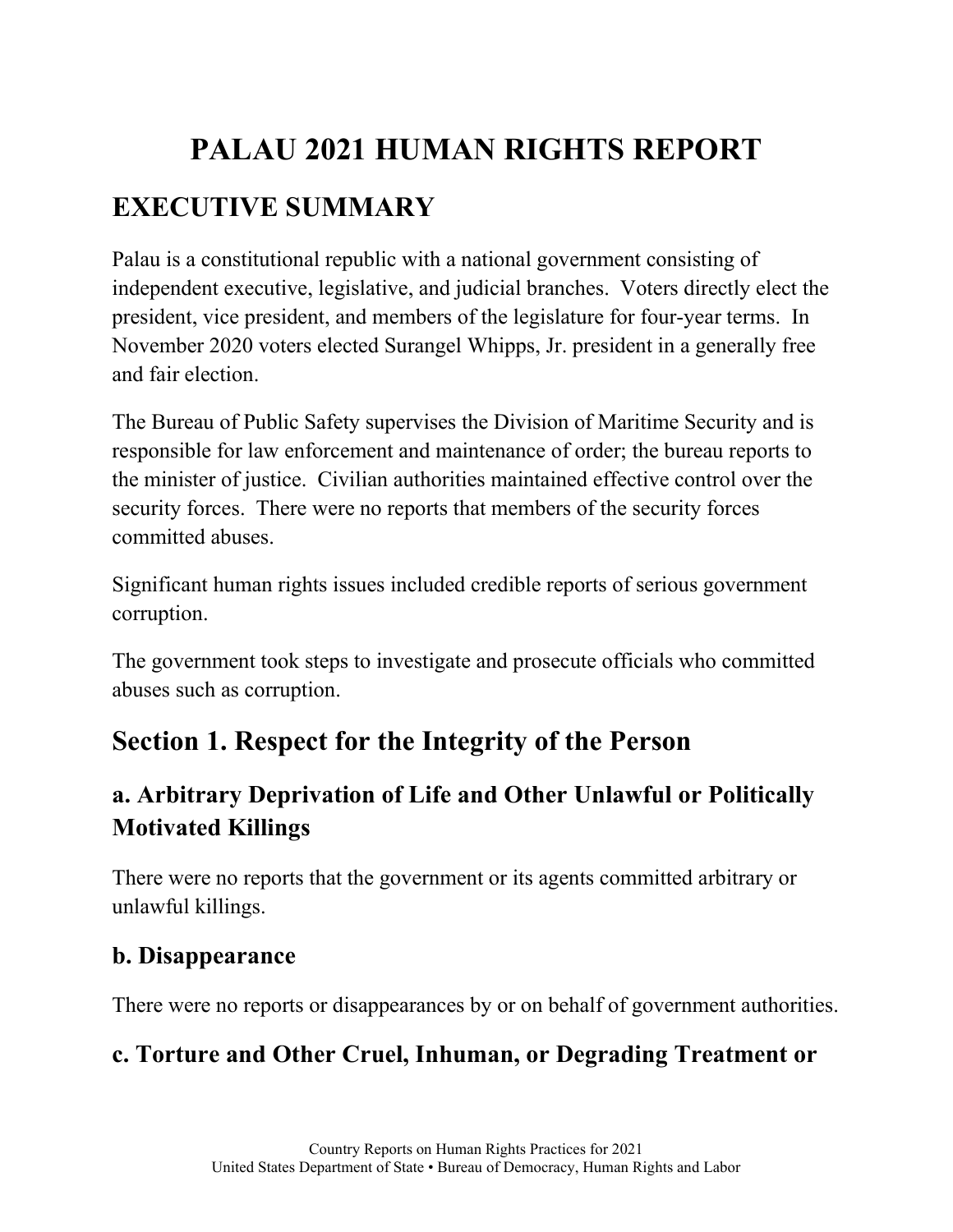# **Punishment**

The constitution and law prohibit such practices, and there were no reports that government officials employed them.

Impunity was not a significant problem in the security forces.

#### **Prison and Detention Center Conditions**

Prison and detention center conditions were inadequate and did not meet the international standards.

**Physical Conditions:** The country's only jail, in Koror, with a capacity of 58 prisoners, held 77 prisoners as of September; 74 were men, and three women. There were separate prison cells for male and female prisoners.

There was no infirmary in the jail. Police escorted ill prisoners to the emergency room at the national hospital and guarded them there.

**Administration:** There were no known reports of mistreatment. The Office of the Ombudsman, vacant since 2016, is not independent.

**Independent Monitoring:** There were no requests for human rights observers to visit prisons.

### **d. Arbitrary Arrest or Detention**

The law prohibits arbitrary arrest and detention and provides for the right of any person to challenge the lawfulness of his or her arrest or detention in court. The government generally observed these requirements.

#### **Arrest Procedures and Treatment of Detainees**

The law requires warrants for arrests, and officials observed the law. The Office of the Attorney General or the Office of the Special Prosecutor prepares warrants, and a judge signs them. The law provides for a prompt judicial determination of the legality of detention, a requirement authorities observed. Authorities informed detainees promptly of charges against them and provided prompt access to family members and lawyers. If a detainee could not afford a lawyer, the public defender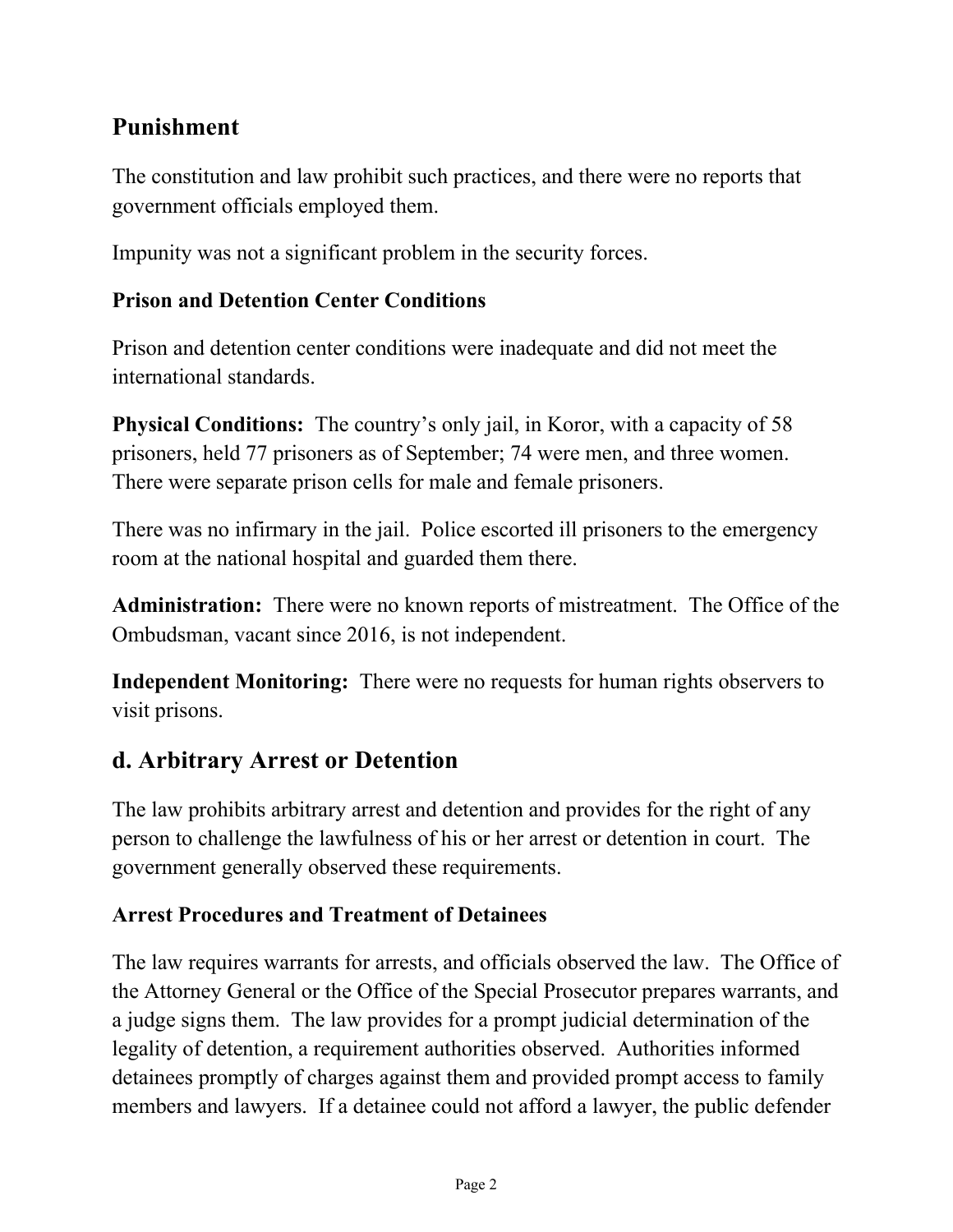or a court-appointed lawyer was available. There is a functioning system of bail.

An arrested person has the right to remain silent and to speak to and receive visits from counsel, family members, or the person's employer. Authorities must release or charge those arrested within 24 hours, and authorities must inform detainees of these rights.

# **e. Denial of Fair Public Trial**

The law provides for an independent judiciary, and the government generally respected judicial independence and impartiality.

#### **Trial Procedures**

The law provides for the right to a fair and public trial, and an independent judiciary generally enforced this right.

Judges conduct trials and render verdicts. Defendants enjoy a presumption of innocence, the right to be informed promptly and in detail of charges, to a fair and public trial without undue delay, to be present at their trial, to consult with an attorney of choice (or have one provided at public expense), and to adequate time and facilities to prepare a defense. Defendants are entitled to free interpretation services as necessary from the moment charged through all appeals. Defendants may question witnesses and present evidence on their own behalf. They cannot be compelled to testify or confess guilt, and they have the right to appeal. The law extends these rights to all defendants.

#### **Political Prisoners and Detainees**

There were no reports of political prisoners or detainees.

### **Civil Judicial Procedures and Remedies**

Individuals or organizations may seek civil remedies for human rights abuses through domestic courts.

# **f. Arbitrary or Unlawful Interference with Privacy, Family, Home,**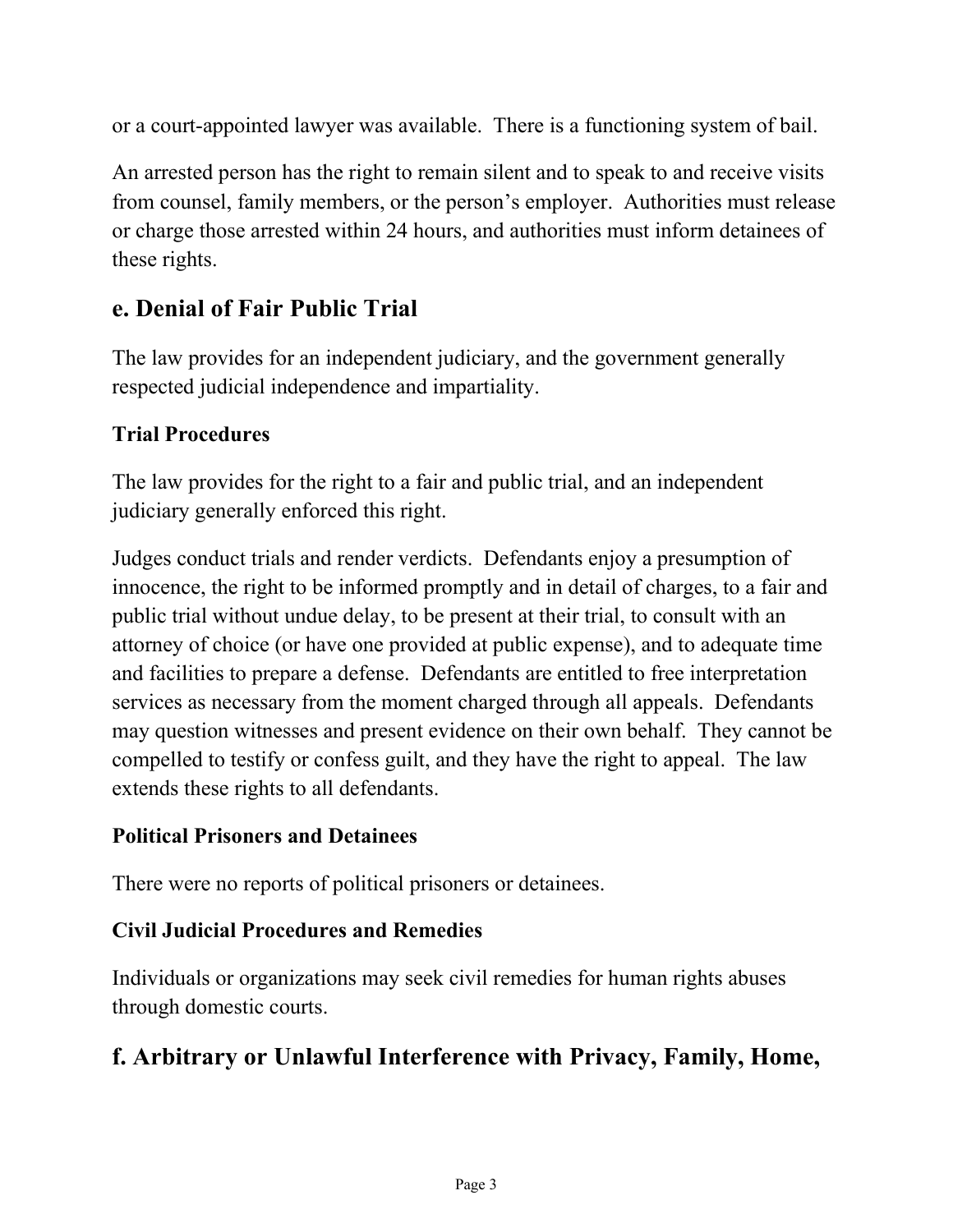### **or Correspondence**

The law prohibits such actions, and there were no reports that the government failed to respect these prohibitions.

# **Section 2. Respect for Civil Liberties**

# **a. Freedom of Expression, Including for Members of the Press and Other Media**

The constitution and law provide for freedom of expression, including for members of the press and other media, and the government generally respected this right. An independent press, an effective judiciary, and a functioning democratic political system combined to promote freedom of expression, including for members of the media.

#### **Internet Freedom**

The government did not restrict or disrupt access to the internet or censor online content, and there were no credible reports that the government monitored private online communication without the appropriate legal authority.

#### **Academic Freedom and Cultural Events**

There were no government restrictions on academic freedom or cultural events.

### **b. Freedoms of Peaceful Assembly and Association**

The constitution provides for the freedoms of peaceful assembly and association, and the government generally respected these rights.

### **c. Freedom of Religion**

See the Department of State's *International Religious Freedom Report* at [https://www.state.gov/religiousfreedomreport/.](https://www.state.gov/religiousfreedomreport/)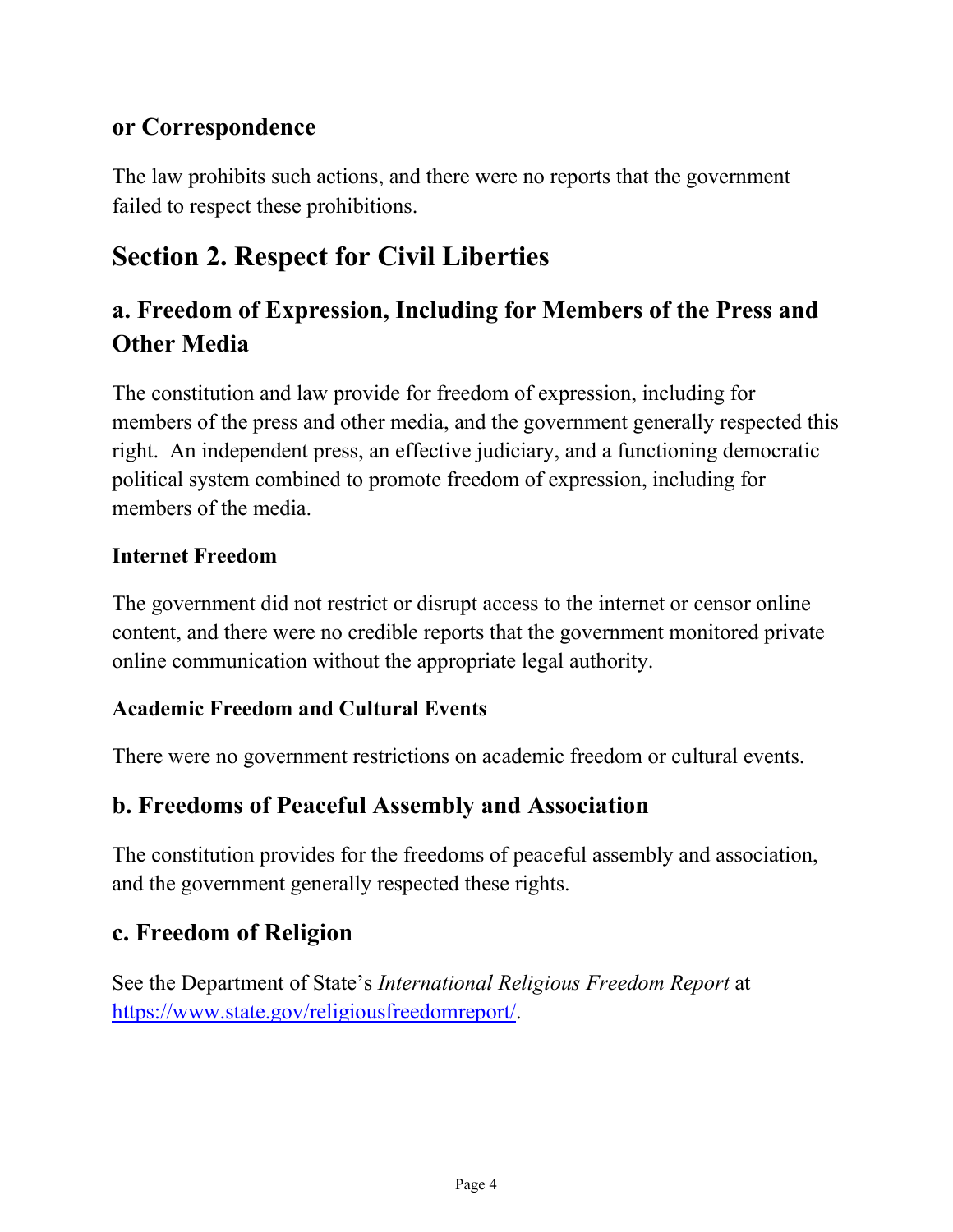# **d. Freedom of Movement and the Right to Leave the Country**

The law provides for freedom of movement, foreign travel, emigration, and repatriation, and the government generally respected these rights.

# **e. Status and Treatment of Internally Displaced Persons**

Not applicable.

# **f. Protection of Refugees**

**Access to Asylum:** The law does not provide for granting asylum or refugee status. The government provided some protection against expulsion or return of refugees to countries where their lives or freedom would be threatened on account of their race, religion, nationality, membership in a particular social group, or political opinion.

# **Section 3. Freedom to Participate in the Political Process**

The law provides citizens the ability to choose their government in free and fair periodic elections held by secret ballot and based on universal and equal suffrage.

### **Elections and Political Participation**

**Recent Elections:** In the November 2020 presidential and legislative elections, voters elected Surangel Whipps Jr. as president; observers judged the elections generally free and fair.

**Participation of Women and Members of Minority Groups:** No laws prohibit or limit the participation of women or members of historically marginalized or minority groups in the political process, and they did participate. In the November 2020 election, two women were elected – one to the 13-seat Senate, and one to the 16-seat House of Delegates. The vice president, elected separately from the president, is a woman.

# **Section 4. Corruption and Lack of Transparency in**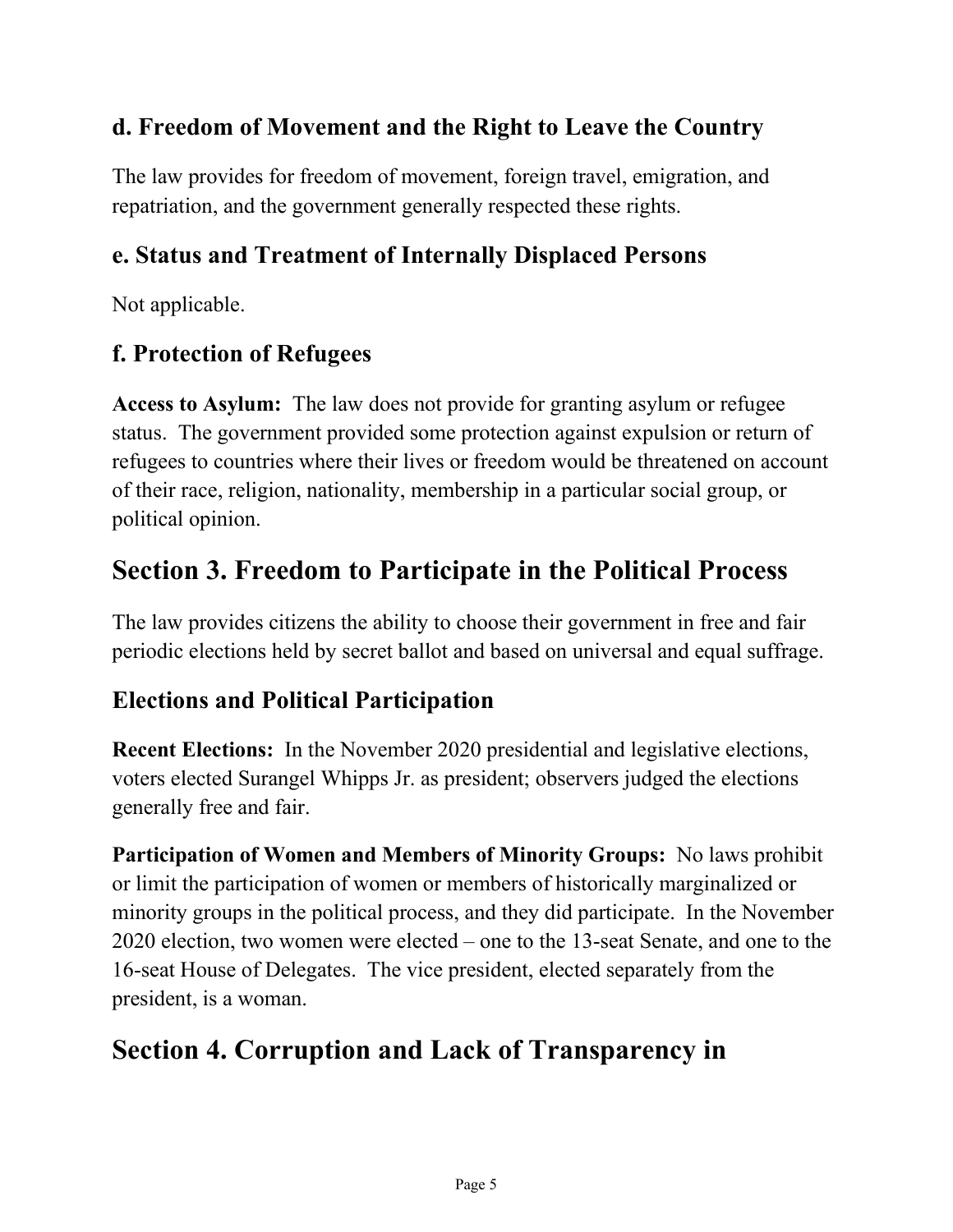# **Government**

Government corruption was a problem, and the government took some steps to address it. The law provides criminal penalties for corruption of and by officials. The Office of the Special Prosecutor, an independent entity, is authorized to prosecute all acts of corruption in the government. There were isolated reports of government corruption during the year.

**Corruption:** The Office of the Special Prosecutor continued to receive reports of corruption and mismanagement of public funds.

On April 8, a court issued a judgment as part of the plea agreement by the former governor of Angaur, Marvin Ngirutang, for him to make payments toward \$72,905.53 in fines owed to the state of Angaur. On August 19, Ngirutang violated his probation by failing to make his monthly payment, and the court subsequently ordered him to report to jail to serve his term of imprisonment. He was later released and resumed his payments.

On October 14, the former governor of Ngiwal State, Ellender Ngirameketii (sonin-law of former president Thomas Remengesau, Sr.), was sentenced after his conviction in July for misconduct in office, code of ethics violations, social security violations, and unified tax violations. He was sentenced to 18 months' imprisonment (suspended) and placed on five years' probation, fined \$674,658, and barred from Ngiwal State employment or public office. Ngirameketii has appealed the conviction and sentencing. He was arrested in July 2019, but his trial was delayed due to COVID-19 travel restrictions.

On November 9, Airai State government procurement officer Vilma Yoshiwo was found guilty of misconduct in public office, violation of the code of ethics, and theft of government property in the first degree for using government resources to build her personal residence. She was sentenced to 18 months' incarceration (suspended), and ordered to pay fines and restitution totaling \$5,269.

# **Section 5. Governmental Posture Towards International and Nongovernmental Investigation of Alleged Abuses of Human**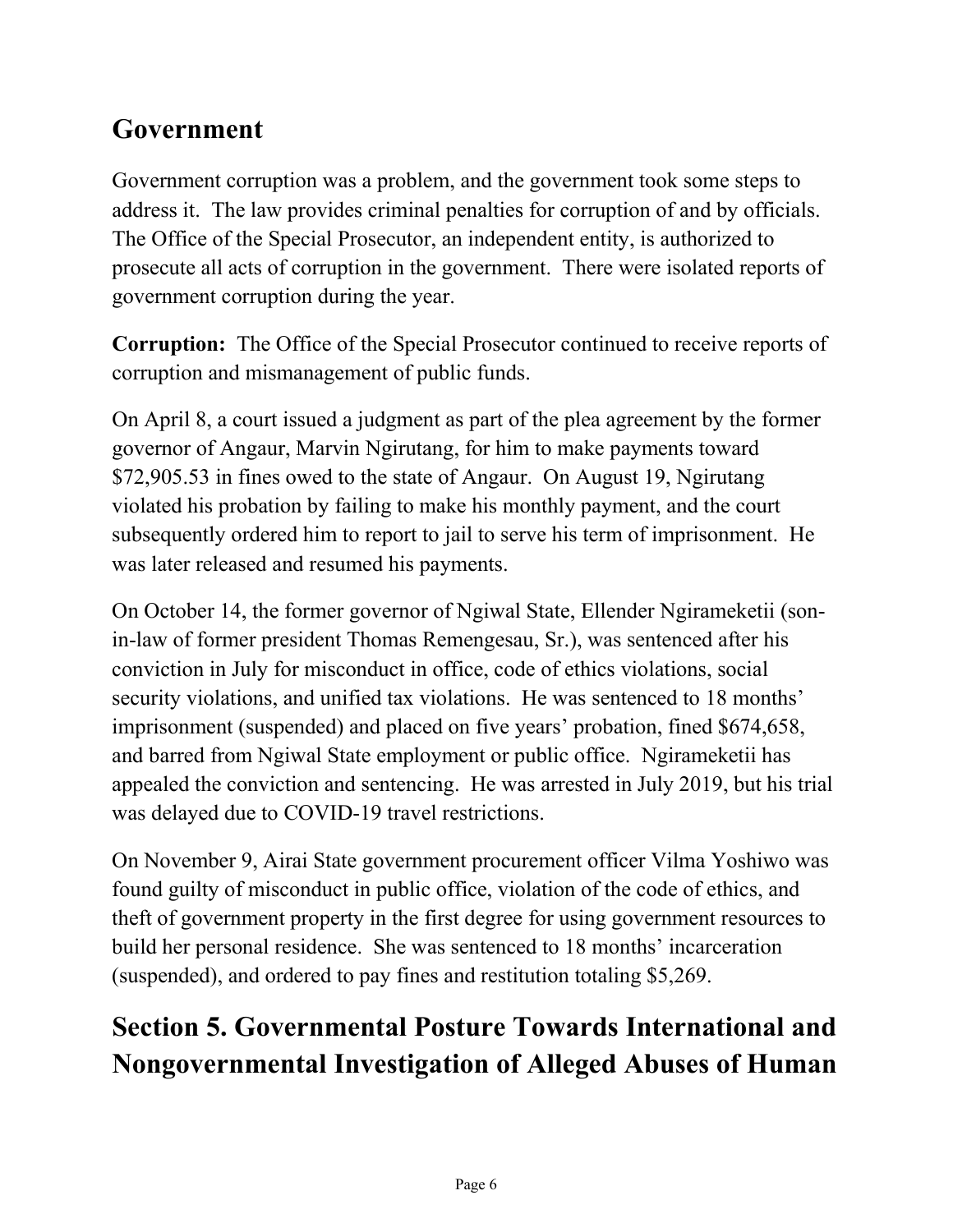# **Rights**

Domestic and international human rights groups generally operated without government restriction, investigating and publishing their findings on human rights cases. Government officials were cooperative and responsive to their views.

**Government Human Rights Bodies:** The Office of the President includes an Office of the Ombudsman, but the position has been vacant since 2016. The government held numerous meetings and training sessions on human rights topics during the year. The special prosecutor held outreach sessions throughout the country to inform community members of their right to complain to her office anonymously. She also created a website for citizens to lodge complaints, which received complaints that were investigated.

# **Section 6. Discrimination and Societal Abuses**

# **Women**

**Rape and Domestic Violence:** Rape of women, including spousal rape, is a crime punishable by a maximum of 25 years' imprisonment, a substantial fine, or both. Domestic violence is a criminal offense. The law is enforced when police respond to calls of domestic violence; however, many persons are reluctant to call police in these situations due to societal pressure. A nongovernmental organization (NGO), *Semesemel Klengeakel* Organizations (Strengthening Family) helped families at high risk of domestic violence with counseling sessions and services, working closely with the Ministries of Justice and Health.

**Sexual Harassment:** Sexual harassment is illegal and punishable by a maximum of one year's imprisonment, a fine, or both. On September 13, the former president of the Angaur State legislature, Leon Gulibert, was convicted of sexual harassment.

**Reproductive Rights:** There were no reports of coerced abortion or involuntary sterilization on the part of government authorities.

The government provided access to sexual and reproductive health services for survivors of sexual violence, including emergency contraception.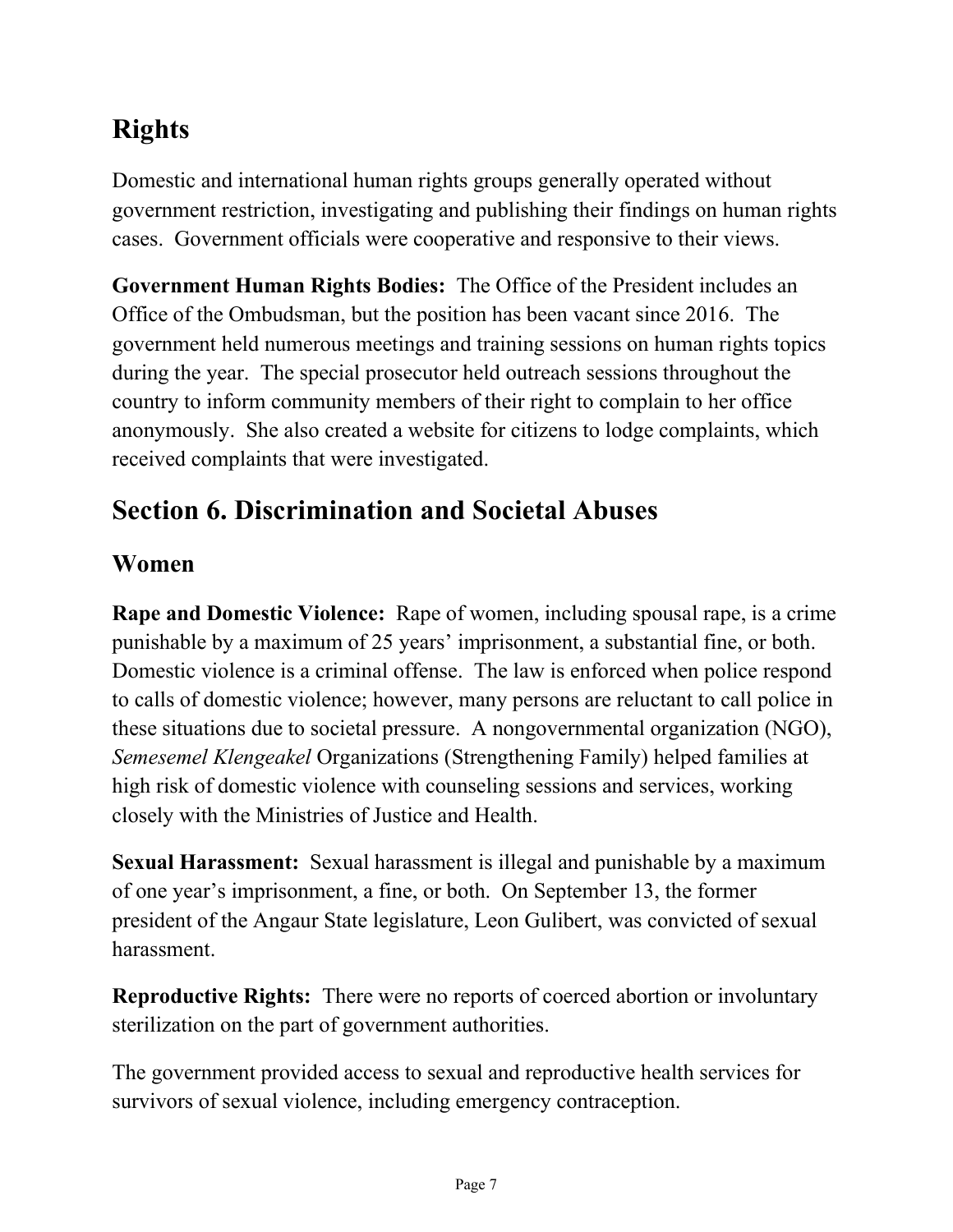**Discrimination:** The law provides the same legal status and rights for women and men. The inheritance of property and of traditional rank, however, is matrilineal. There were no reports of unequal pay for equal work or gender-related job discrimination. The government generally enforced the law effectively.

# **Systemic Racial or Ethnic Violence and Discrimination**

While the constitution outlines the fundamental rights of every person, it does not explicitly protect racial or ethnic minorities from violence or discrimination. Authorities did not pursue or prosecute crimes committed against foreigners with the same vigor as crimes against citizens.

The law prohibits noncitizens from purchasing land, and there are no provisions for naturalization. Some foreign nationals experienced discrimination in employment, pay, housing, education, and access to social services, although the law prohibits such discrimination.

### **Children**

**Birth Registration:** Citizenship derives from one's parents; either parent may convey citizenship. Authorities registered births immediately. Authorities register a child born to foreign national parents as a citizen of the parents' countries.

**Child Abuse:** By law medical staff, teachers, police, and any other person authorized to provide care for a child must report suspected incidents of child abuse. Failure to report is a misdemeanor punishable by not more than one year's imprisonment, a fine, or both. Child abuse is punishable by up to five years' imprisonment, a fine, or both.

**Child, Early, and Forced Marriage:** There is no minimum age for marriage between two citizens. The minimum age for marriage between a citizen and a noncitizen is 18 for a man and 16 for a girl, and girls younger than 18 must obtain parental permission. Underage marriage was not common.

**Sexual Exploitation of Children:** The law does not explicitly prohibit child pornography; it does prohibit the commercial sexual exploitation of children, and the law was enforced. The age of consensual sex is 17. Sexual assault of a minor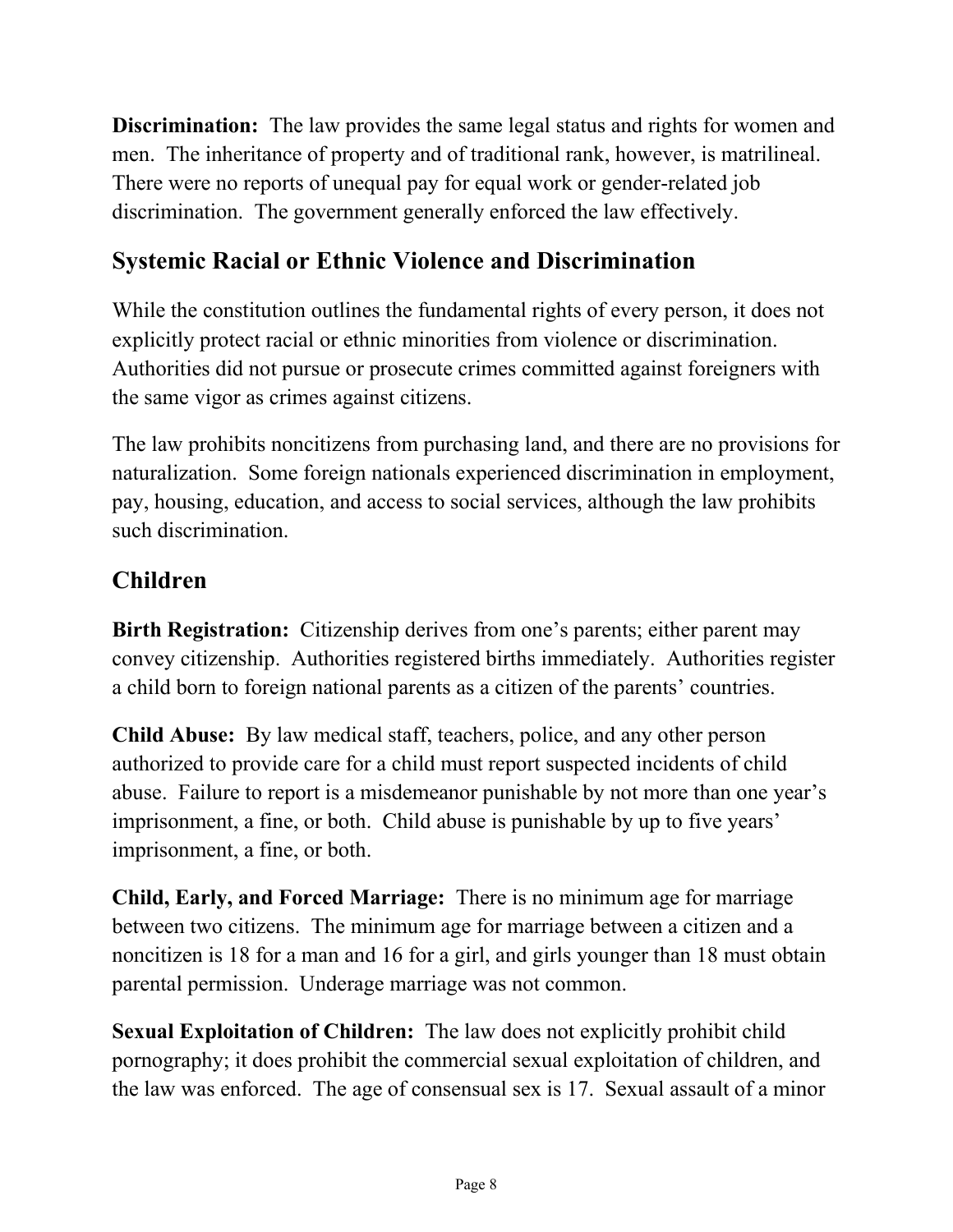younger than age 15 is a felony and is subject to a maximum imprisonment of 25 years, a substantial fine, or both. Child sexual abuse is a felony with penalties being substantial fines, imprisonment for up to 25 years, or both.

The Attorney General's office reported three cases of pedophilia during the year. The perpetrators in two of the two cases pleaded guilty and were in jail; the third case was ongoing as of December 31.

**International Child Abductions:** The country is not a party to the 1980 Hague Convention on the Civil Aspects of International Child Abduction. See the Department of State's *Annual Report on International Parental Child Abduction* at [https://travel.state.gov/content/travel/en/International-Parental-Child-](https://travel.state.gov/content/travel/en/International-Parental-Child-Abduction/for-providers/legal-reports-and-data/reported-cases.html)[Abduction/for-providers/legal-reports-and-data/reported-cases.html](https://travel.state.gov/content/travel/en/International-Parental-Child-Abduction/for-providers/legal-reports-and-data/reported-cases.html)[.](https://travel.state.gov/content/travel/en/International-Parental-Child-Abduction/for-providers/legal-reports-and-data.html)

# **Anti-Semitism**

There were reportedly fewer than 20 persons in the Jewish community. There were no reports of anti-Semitic acts.

# **Trafficking in Persons**

See the Department of State's *Trafficking in Persons Report* at <https://www.state.gov/trafficking-in-persons-report/>[.](http://www.state.gov/j/tip/rls/tiprpt/)

# **Persons with Disabilities**

The constitution and law prohibit discrimination against persons with physical or mental disabilities. The law covers persons with mental and physical disabilities, and the government enforced these acts. The law includes a provision for access to government buildings for persons with disabilities, and the government generally enforced this provision, though most older government buildings were not accessible for persons with disabilities. Most public schools had programs to address the education needs of students with disabilities that included mainstreaming them with other students. Issues regarding persons with disabilities are coordinated with the Ministry of Education as well as the Ministry of Health. NGOs like Omekesang and Palau Parent Network also collaborate with these ministries in providing additional assistance to persons with disabilities.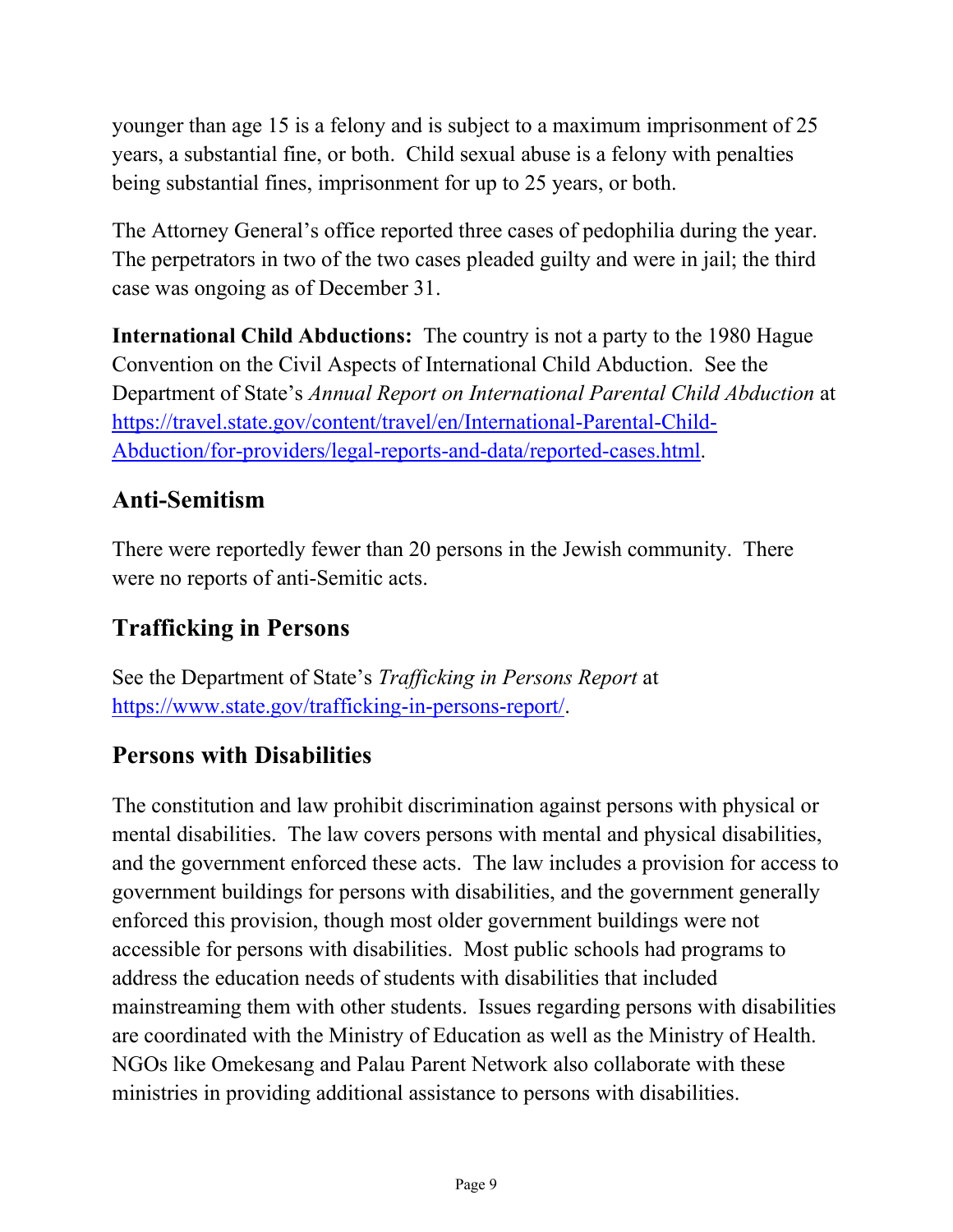Qualified disabled adults may vote. An authorized representative of the voter needs to file a request by the disabled voter for an absentee ballot to enable an authorized person from the Election Commission to go to the voter's home and take his or her vote with a witness.

# **Acts of Violence, Criminalization, and Other Abuses Based on Sexual Orientation and Gender Identity**

No laws addressed sexual orientation and gender identity. There were no reports of violence or discrimination based on sexual orientation or gender identity.

# **Section 7. Worker Rights**

# **a. Freedom of Association and the Right to Collective Bargaining**

The law provides for the right of all persons to join and organize labor unions and to bargain collectively; no laws regulate trade union organization. The law neither provides for nor prohibits the right to strike, and the government has not addressed this issue. There is no law barring antiunion discrimination. The government enforced the laws, and penalties were commensurate with those for other laws involving denials of civil rights, such as discrimination.

There were no active labor unions or other employee organizations. The majority of businesses were small-scale, family-run enterprises employing relatives and friends.

### **b. Prohibition of Forced or Compulsory Labor**

The law prohibits all forms of forced or compulsory labor. Penalties for forced labor offenses include imprisonment, fines, or both. By allowing fines in lieu of imprisonment, these penalties were not commensurate with those for analogous crimes, such as kidnapping. The Office of the Attorney General, the Bureau of Public Safety, and the Bureau of Labor and Human Resources (all within the Ministry of Justice) are responsible for enforcing the law. The government did not effectively enforce the law.

There were reports some recruiters forced foreign workers, particularly domestic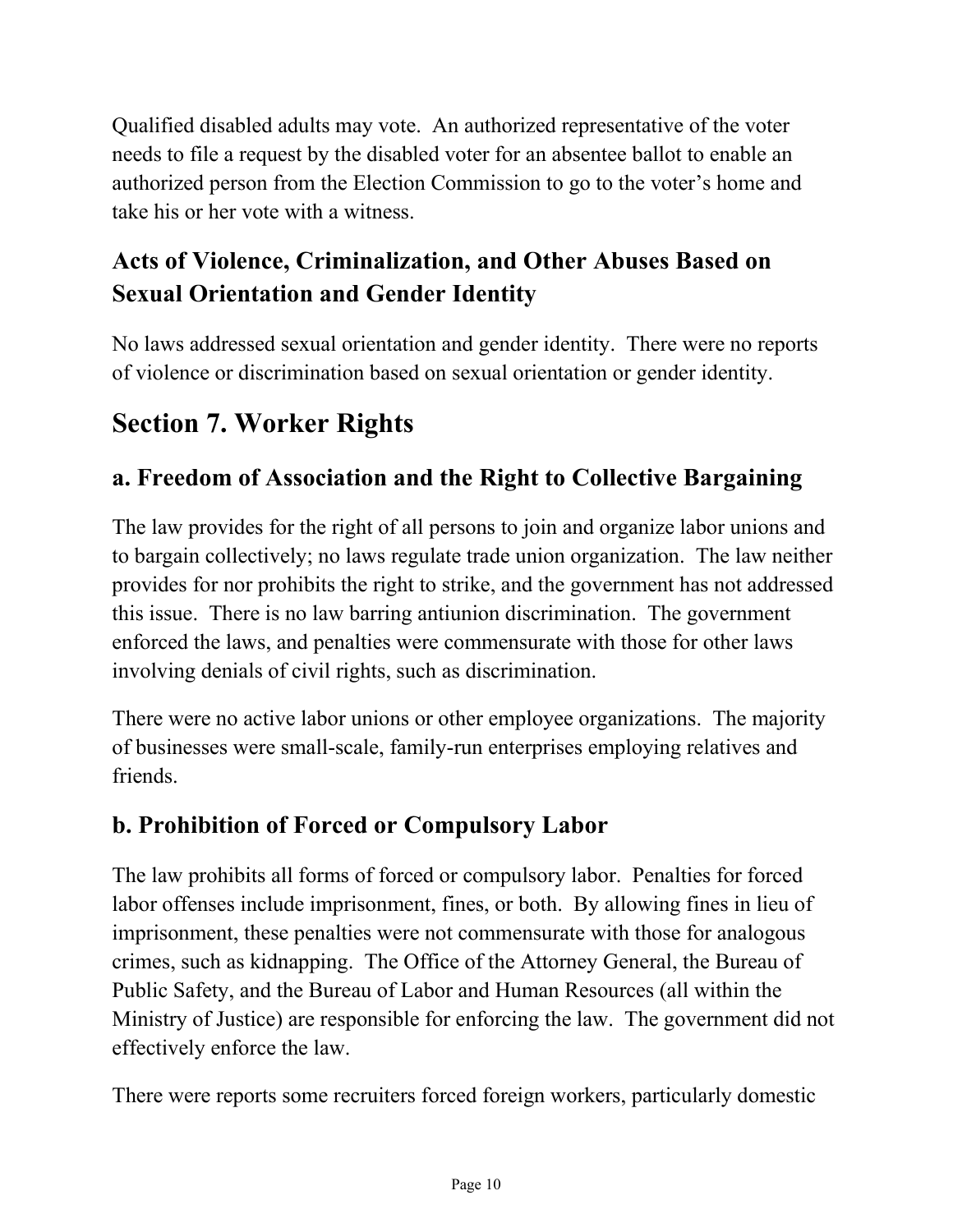helpers, unskilled construction laborers, and workers in the tourism industry, to accept jobs other than what they had been recruited for. Employers conspired with recruiters, verbally threatened migrant workers, and withheld passports, return tickets, and salaries.

Abuses most commonly reported included misrepresentation of contract terms and conditions of employment, withholding of pay or benefits, and substandard food and housing. There were also complaints of physical abuse. See also the Department of State's *Trafficking in Persons Report* at <https://www.state.gov/trafficking-in-persons-report/>[.](http://www.state.gov/j/tip/rls/tiprpt/)

### **c. Prohibition of Child Labor and Minimum Age for Employment**

The law prohibits all of the worst forms of child labor. The minimum age of employment for citizens is 16, and the minimum age for noncitizens is 21, excluding entertainers applying for temporary identification certificates. The law requires the government to protect children from exploitation. The Office of Labor Compliance is responsible for enforcing child labor laws and regulations. The government effectively enforced the law, and the penalties were commensurate with those for analogous serious crimes, such as kidnapping. There were no reports of children who worked in the formal economy, but some assisted their families with fishing, agriculture, and small-scale family enterprises.

### **d. Discrimination with Respect to Employment and Occupation**

The constitution prohibits discrimination with respect to employment or occupation based on race, sex, marital status, place of origin, religion, disabilities, or political grounds. The law protects women from job discrimination and provides for equal pay for equal work. The Office of Labor Compliance and the Bureau of Human Resources promoted workplace gender equality. The law does not prohibit discrimination with respect to employment or occupation based on sexual orientation or gender identity, or HIV or other communicable disease status. No formal or documented reports of employment discrimination were reported, but if there is discrimination with regards to unfulfilled contractual terms of employment, an employee may go to the Office of Labor Compliance or Bureau of Human Resources for assistance.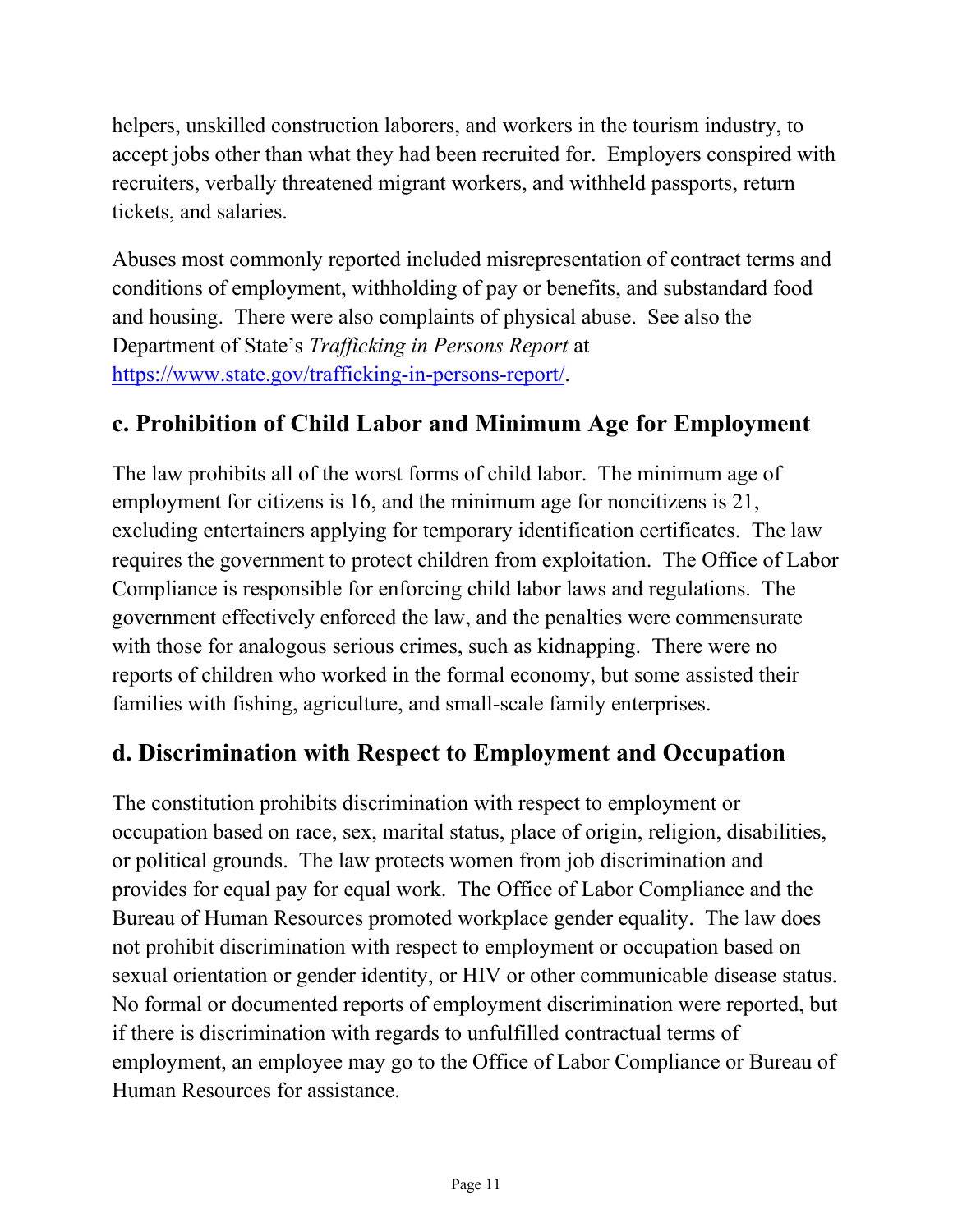The government effectively enforced these laws. Penalties were commensurate with laws related to civil rights, such as election interference.

### **e. Acceptable Conditions of Work**

**Wage and Hour Laws**: The minimum wage for both government and privatesector employment was above the poverty line.

The minimum wage does not apply to the informal sector, including, for example, domestic service, some categories of agricultural labor, and NGO work. It also does not apply to employees who are students, or temporary or probationary work by students and persons younger than 21. According to the law employers are subject to a civil penalty for noncompliance with minimum wage requirements, in addition to the amount of taxes, social security contributions, and interest on unpaid wages. Penalties for violations of minimum wage laws were commensurate with those for similar crimes, such as fraud.

The workweek for public employees is 40 hours a week. For private sector employees it depended on the terms of the contract; the legal minimum time off is at least one day per week. Foreign workers in the private sector were entitled to one day off per week, consisting of 10 continuous hours without work between 6 a.m. and 6 p.m.

There were continued reports of the mistreatment of foreign workers by their employers. The Labor Office may inspect workplace conditions and employerprovided housing on the specific complaint of an employee, but enforcement was inconsistent, and working conditions varied. Migrant workers most likely to be abused were those who worked under contracts as domestic helpers, farmers, waitresses, cashiers, beauticians, hostesses in karaoke bars and massage parlors, construction workers, and other semiskilled workers, the majority of whom were from the Philippines, China, Bangladesh, Japan, and the Republic of Korea. Local workers were employed in the government sector, while migrant workers worked in the private sector, mainly in tourism.

**Occupational Safety and Health**: The law states that employers shall adopt reasonable and adequate occupational safety and health rules; it does not set safety and health standards. No law protects workers who file complaints about